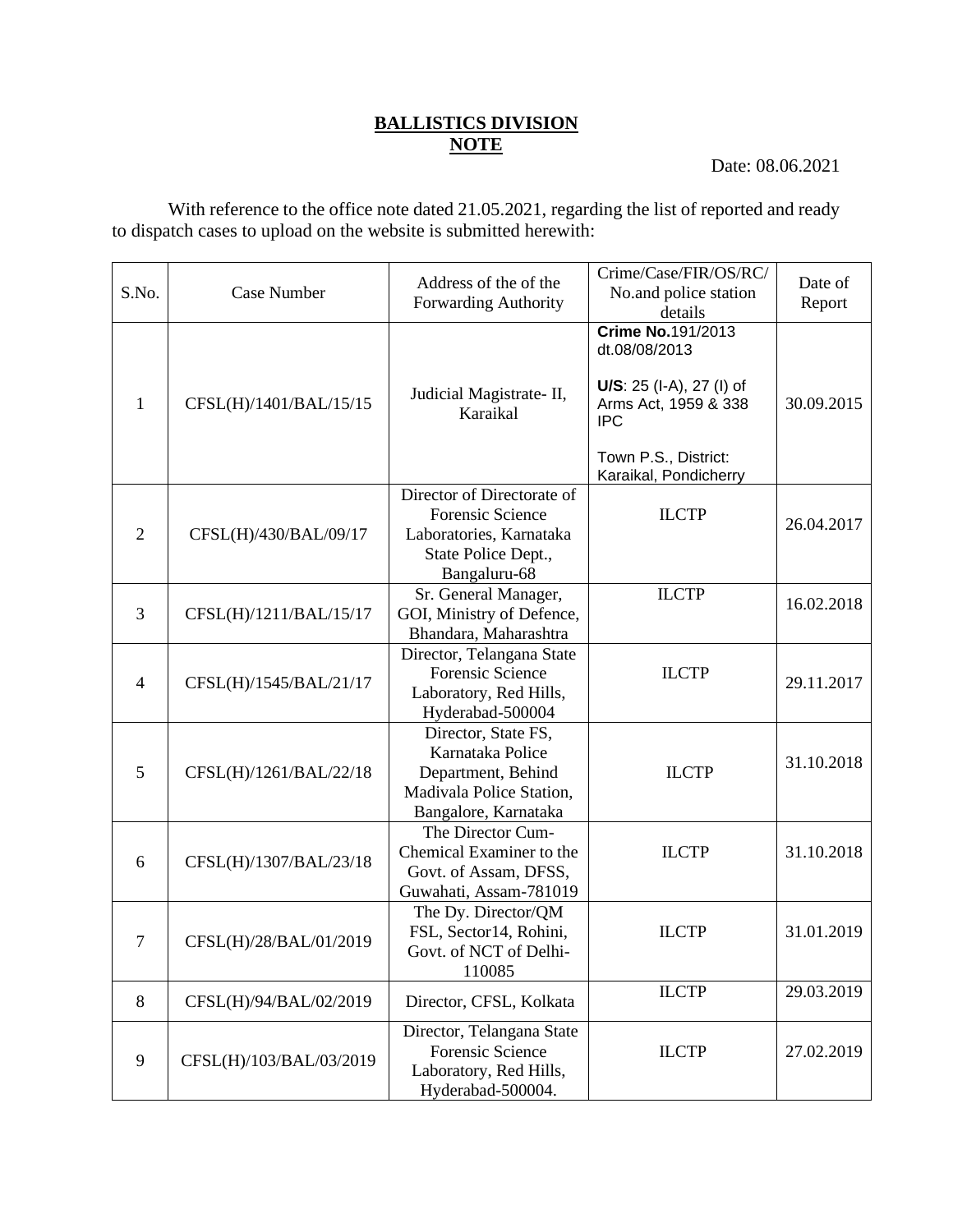| 10 | CFSL(H)/1129/BAL/12/2019 | Director, FSL Kerala,<br>Police HQ,<br>Thiruvananthapuram-<br>695010                                                                | <b>ILCTP</b> | 30.09.2019 |
|----|--------------------------|-------------------------------------------------------------------------------------------------------------------------------------|--------------|------------|
| 11 | CFSL(H)/1130/BAL/13/2019 | Director, FSL Kerala,<br>Police HQ,<br>Thiruvananthapuram-<br>695010                                                                | <b>ILCTP</b> | 30.09.2019 |
| 12 | CFSL(H)/1131/BAL/14/2019 | Director, FSL Kerala,<br>Police HQ,<br>Thiruvananthapuram-<br>695010                                                                | <b>ILCTP</b> | 30.09.2019 |
| 13 | CFSL(H)/400/BAL/01/2020  | Director, State Forensic<br>Science Laboratory,<br>Bengaluru-68, Karnataka                                                          | PT           | 30.07.2020 |
| 14 | CFSL(H)/401/BAL/02/2020  | Director, State Forensic<br>Science Laboratory,<br>Bengaluru-68, Karnataka                                                          | PT           | 30.07.2020 |
| 15 | CFSL(H)/444/BAL/05/2020  | The Deputy Director /<br>QM FSL, Sector14,<br>Rohini, Govt. of NCT of<br>Delhi-110085                                               | <b>ILCTP</b> | 31.07.2020 |
| 16 | CFSL(H)/716/BAL/08/2020  | Director, Telangana State<br><b>Forensic Science</b><br>Laboratory, Red Hills,<br>Hyderabad-500004.                                 | <b>ILCTP</b> | 27.11.2020 |
| 17 | CFSL(H)/765/BAL/10/2020  | The Joint Director,<br>Regional FSL, Thrissur,<br>Kerala-680631                                                                     | <b>ILCTP</b> | 27.11.2020 |
| 18 | CFSL(H)/808/BAL/11/2020  | Proficiency Testing<br>Manager, Forensic<br>Science Department, 30A,<br>Kamarajr Salai,<br>Mylapore, Chennai -<br>600004 Tamil Nadu | <b>ILCTP</b> | 29.01.2021 |
| 19 | CFSL(H)/483/BAL/01/2021  | The Director, Forensic<br>Science Department, 30A,<br>Kamarajr Salai, Mylapore,<br>Chennai -600004 Tamil<br>Nadu                    | <b>ILCTP</b> | 31.03.2021 |

 Dr. S.S. Murthy, AD & Sc.'C' (Ballistics)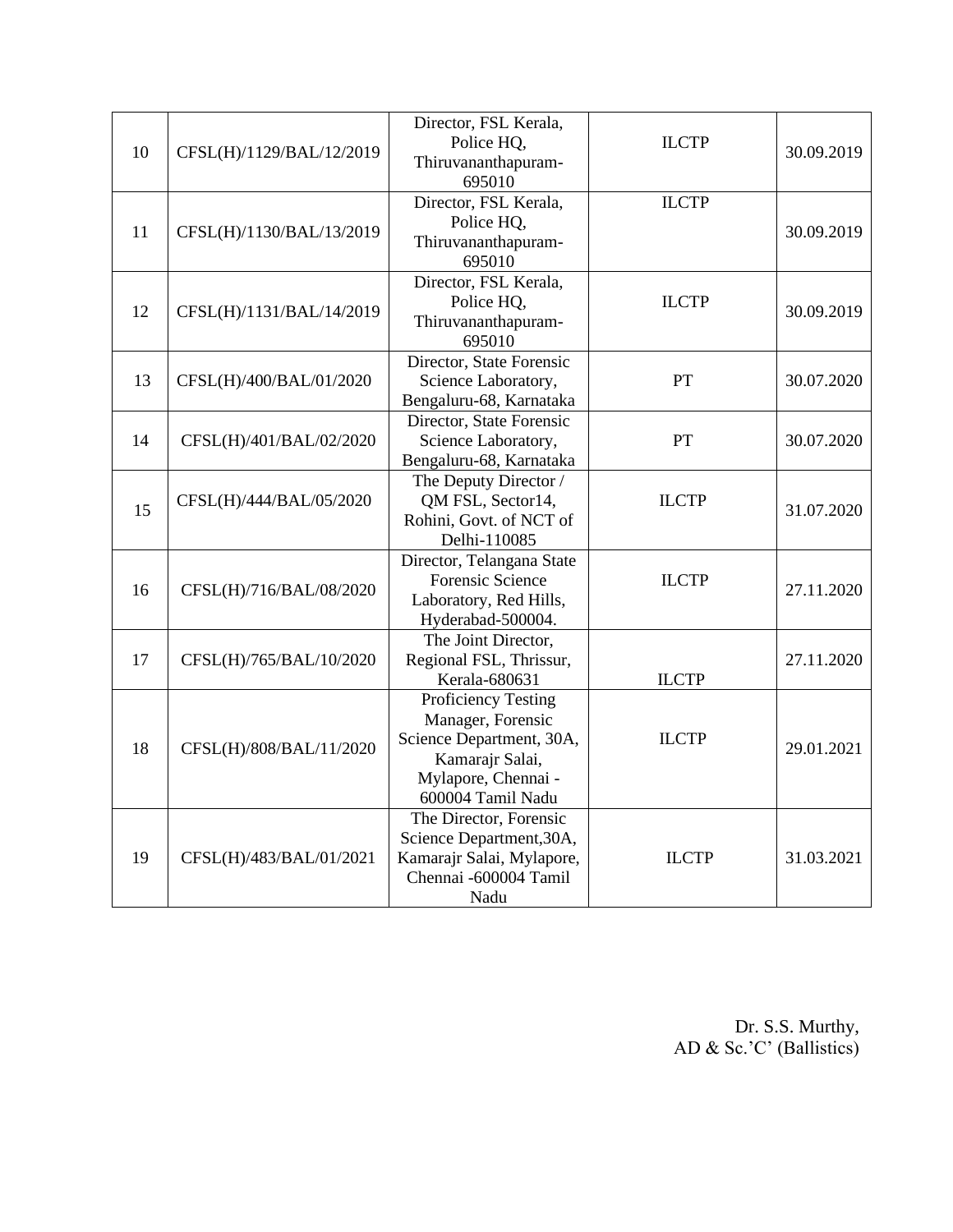### **NOTE 14/06/2021**

| S.No           | <b>CFSL Case No.</b>   | <b>Address of the</b><br><b>Forwarding Authority</b> | Crime/Case/FIR/OS/<br><b>RC/No. and Police</b> | Date of<br>Report |
|----------------|------------------------|------------------------------------------------------|------------------------------------------------|-------------------|
|                |                        |                                                      | <b>Station details</b>                         |                   |
| $\mathbf{1}$ . | CFSL(H)/14/Bio/1/2018  | The SP, South, Margao,                               | Cr. No.58/17                                   | 30/04/2018        |
|                |                        | Goa                                                  | dt.16/06/2017,                                 |                   |
|                |                        |                                                      | PS Quepem                                      |                   |
| 2.             | CFSL(H)/241/Bio/7/2020 | The SP, South, Margao,                               | Cr. No.123/2018                                | 19/03/2020        |
|                |                        | Goa                                                  | Dt.29/09/2018                                  |                   |
|                |                        |                                                      | PS Vasco                                       |                   |
| 3.             | CFSL(H)/534/Bio/8/2021 | The SP, North, Porvorim,                             | Cr. No.267/2020                                | 28/04/2021        |
|                |                        | Goa                                                  | dt.23/10/2020                                  |                   |
|                |                        |                                                      | PS Panaji                                      |                   |
| 4.             | CFSL(H)/657/Bio/9/2021 | The Jt. Commissioner of                              | Cr. No.94/21                                   | 31/03/2021        |
|                |                        | Police, HFAC, Central                                | dt.02/03/2021                                  |                   |
|                |                        | Zone, Hyderabad                                      | PS Chikkadpally                                |                   |

## **Details of Biology cases ready for dispatch – Sh S.Sathyan, AD**

## **Details of DNA cases ready for dispatch-Sh S.Sathyan, AD**

| S.        | <b>CFSL Case No.</b>      | <b>Address of the</b>              | Crime/Case/FIR/OS/       | Date of    |
|-----------|---------------------------|------------------------------------|--------------------------|------------|
| <b>No</b> |                           | <b>Forwarding Authority</b>        | <b>RC/No. and Police</b> | Report     |
|           |                           |                                    | <b>Station details</b>   |            |
| 1.        | CFSL(H)/133/Bio/19/2019   | The SP, South Goa,                 | UD No.90/2018            | 31/05/2019 |
|           |                           | Margao, Goa                        | dt.26/07/2018            |            |
|           |                           |                                    | PS Ponda                 |            |
| 2.        | CFSL(H)/154/Bio/18/2019   | The SP, South,                     | Cr. No.188/2018          | 18/06/2019 |
|           |                           | Margao, Goa                        | dt.26/07/2018            |            |
|           |                           |                                    | PS Margao Town           |            |
| 3.        | CFSL(H)/441/Bio/30/2019   | The Principal District             | OS No.27/2014            | 24/07/2019 |
|           |                           | Judge, Vizianagaram,               |                          |            |
|           |                           | AP                                 |                          |            |
| 4.        | CFSL(H)/854/Bio/54/2019   | The Judicial                       | Cr. No.306/19            | 16/01/2020 |
|           |                           | Magistrate, Balurghat              | dt.21/05/2019            |            |
|           |                           | Court, WB                          | PS Balurghat             |            |
| 5.        | CFSL(H)/1199/Bio/83/2019  | The Judicial                       | Cr. No.36/14             | 30/12/2019 |
|           |                           | Magistrate, 2 <sup>nd</sup> Court, | dt. Nil                  |            |
|           |                           | Suri, Birbhum, WB                  | PS Sadaipur              |            |
| 6.        | CFSL(H)/1303/Bio/96/2019  | The Judicial                       | Cr.349/19                | 26/12/2019 |
|           |                           | Magistrate, Barasat,               | dt. 20/08/2019           |            |
|           |                           | North 24 Parganas,                 | PS Habra                 |            |
|           |                           | <b>WB</b>                          |                          |            |
| 7.        | CFSL(H)/1358/Bio/108/2019 | The ACJM, Haldia                   | Cr. No.269/19            | 28/05/2020 |
|           |                           | Court, Purba                       | dt. 14/06/2019           |            |
|           |                           | Medinipur, WB                      | PS Nandigram             |            |
|           |                           |                                    |                          |            |
| 8.        | CFSL(H)/1648/Bio/134/2019 | The Dist & Sessions                | Cr. No.22/19             | 28/02/2020 |
|           |                           | Judge, Kavaratti, UT of            | dt.30/05/2019            |            |
|           |                           | Kavaratti                          | PS Androth               |            |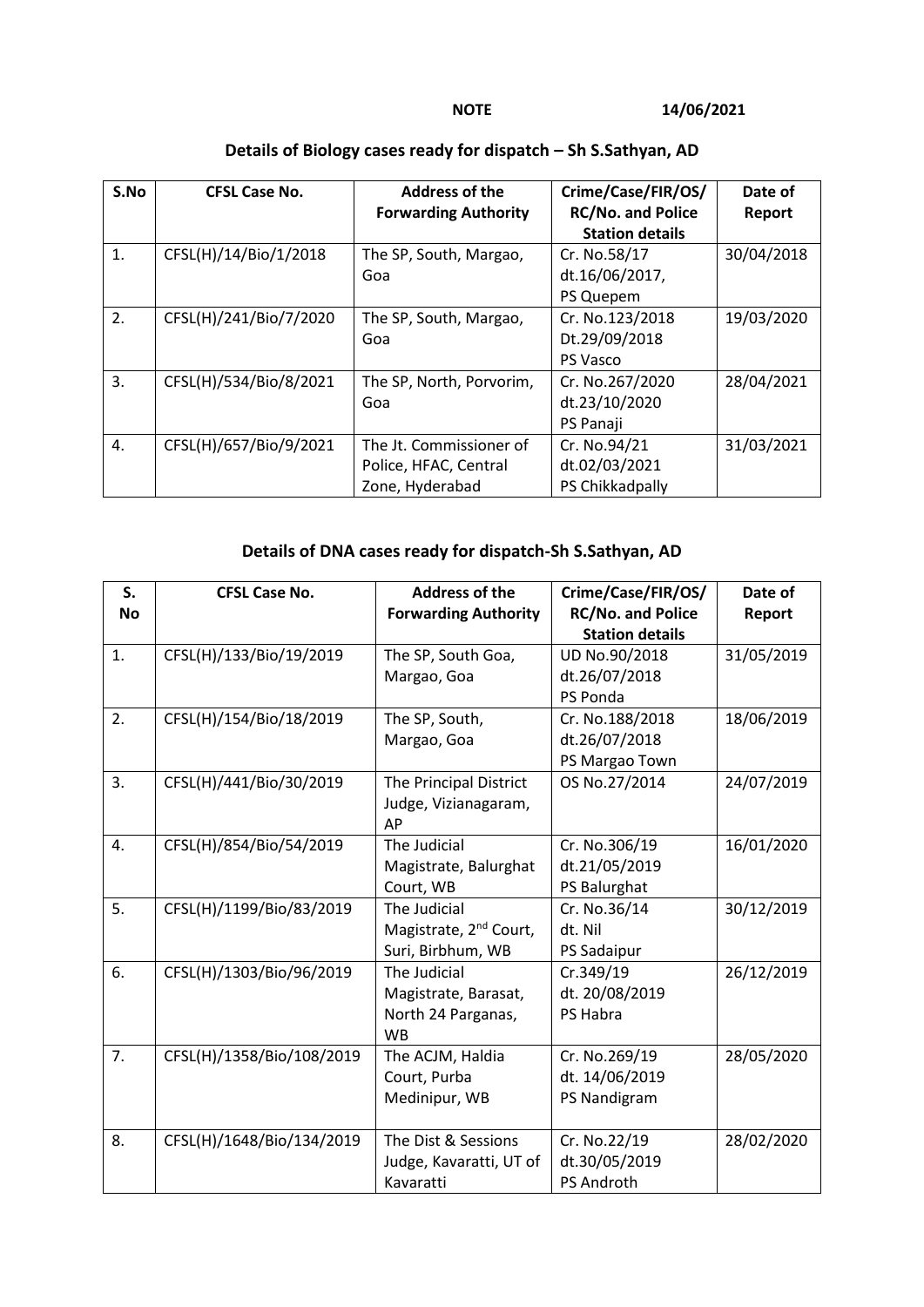| 9.  | CFSL(H)/1649/Bio/135/2019 | The Dist & Sessions                | Cr. No.24/19      | 28/02/2020 |
|-----|---------------------------|------------------------------------|-------------------|------------|
|     |                           | Judge, Kavaratti, UT of            | dt.09/06/2019     |            |
|     |                           | Kavaratti                          | PS Androth        |            |
| 10. | CFSL(H)/1650/Bio/136/2019 | The Dist & Sessions                | Cr. No.25/19      | 28/02/2020 |
|     |                           | Judge, Kavaratti, UT of            | Dt.09/06/2019     |            |
|     |                           | Kavaratti                          | PS Androth        |            |
|     |                           |                                    |                   |            |
| 11. | CFSL(H)/1651/Bio/137/2019 | The Dist & Sessions                | Cr.27/19          | 28/02/2020 |
|     |                           | Judge, Kavaratti, UT of            | dt.09/06/2019     |            |
|     |                           | Kavaratti                          | PS Androth        |            |
| 12. | CFSL(H)/1652/Bio/138/2019 | The Dist & Sessions                | Cr.28/19          | 28/02/2020 |
|     |                           | Judge, Kavaratti, UT of            | dt. 09/06/2019    |            |
|     |                           | Kavaratti                          | PS Androth        |            |
| 13. | CFSL(H)/1653/Bio/139/2019 | The Dist & Sessions                | Cr.29/19          | 28/02/2020 |
|     |                           | Judge, Kavaratti, UT of            | dt.09/06/2019     |            |
|     |                           | Kavaratti                          | PS Androth        |            |
| 14. | CFSL(H)/1654/Bio/140/2019 | The Dist & Sessions                | Cr.30/19          | 28/02/2020 |
|     |                           | Judge, Kavaratti, UT of            | dt. 09/06/2019    |            |
|     |                           | Kavaratti                          | PS Androth        |            |
| 15. | CFSL(H)/214/DNA/7/2020    | The Addl. Dist. &                  | Cr. No.124/08     | 10/06/2020 |
|     |                           | Sessions Judge,                    | Dt. 24/11/2008    |            |
|     |                           | 2 <sup>nd</sup> Court, Ulbaria, WB | PS Bauria         |            |
| 16. | CFSL(H)/263/DNA/12/2020   | The Judge, Special                 | Cr. No.224/19     | 30/05/2020 |
|     |                           | Court, POCSO Act,                  | Dt.14/04/2019     |            |
|     |                           | Nadia, WB                          | PS Katwali        |            |
| 17. | CFSL(H)/215/DNA/5/2021    | The Prl. Magistrate,               | Cr. No.147/2020   | 25/02/2021 |
|     |                           | Juvenile Justice Board,            | dt. 02/12/2020    |            |
|     |                           | Ariyankuppam,                      | PS Muthialpet     |            |
|     |                           | Puducherry                         |                   |            |
| 18. | CFSL(H)/597/DNA/08/2021   | The DCP, Shamshabad                | Cr. No.36/21      | 20/05/2021 |
|     |                           | Zone                               | Dt.05/03/2021     |            |
|     |                           | Cyberabad.                         | PS Amangal        |            |
| 19. | CFSL(H)/680/DNA/16/2021   | The SP, East Khasi                 | Cr. No.33(11)2020 | 30/04/2021 |
|     |                           | Hills, Shillong                    | Dt. 18/11/2020    |            |
|     |                           |                                    | PS Mawsynram      |            |
| 20. | CFSL(H)/747/DNA/19/2021   | The Addl. Dist. &                  | Cr. No.79/2020    | 07/05/2021 |
|     |                           | Sessions Judge,                    | Dt.15/06/2020     |            |
|     |                           | Kurseong, WB                       | PS Kurseong       |            |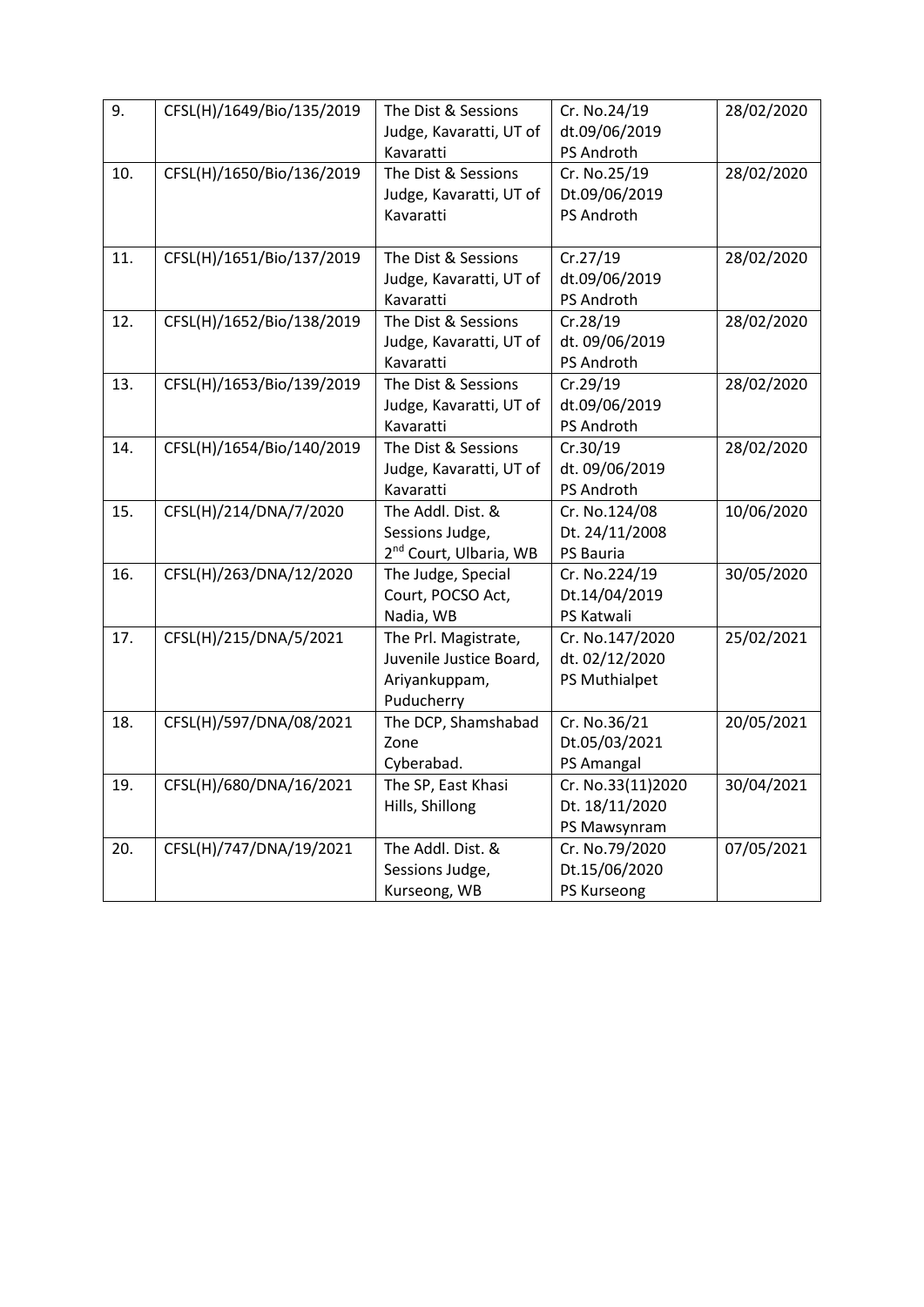# **Details of Biology cases ready for dispatch-Smt Maya S Nair, JSO**

| S.No | <b>CFSL Case No.</b>      | <b>Address of the</b>       | Crime/Case/FIR/OS/       | Date of    |
|------|---------------------------|-----------------------------|--------------------------|------------|
|      |                           | <b>Forwarding Authority</b> | <b>RC/No. and Police</b> | Report     |
|      |                           |                             | <b>Station details</b>   |            |
| 1.   | CFSL(H)/691/Bio/101/2012  | The SP, UT of               | Cr. No.11/2012           | 27/04/2015 |
|      |                           | Lakshadweep,                | Dt.11/04/2012            |            |
|      |                           | Kavaratti                   | PS Kavaratti             |            |
| 2.   | CFSL(H)/2492/Bio/226/2013 | The SP, Satna Dist.,        | Cr. No.132/2013          | 27/04/2015 |
|      |                           | Madhya Pradesh              | Dt.18/09/2013            |            |
|      |                           |                             | PS Koti                  |            |
| 3.   | CFSL(H)/212/Bio/17/2015   | The Chairperson,            | Cr.no.29(5) of           | 27/02/2015 |
|      |                           | CWC, Goa(N).                | Juvenile Justice Act     |            |
|      |                           |                             | Dt.18.10.2014            |            |
|      |                           |                             | PS Bench of              |            |
|      |                           |                             | Magistrate               |            |
| 4.   | CFSL(H)/1144/Bio/110/2015 | The SP, Crime,              | Cr.No.10/15              | 31/07/2015 |
|      |                           | Ribandar, Tiswadi, Goa      | Dt.16/04/2015            |            |
|      |                           |                             | PS Saligao               |            |
| 5.   | CFSL(H)/610/Bio/114/2015  | The SP, North,              | Cr. No.106/2015          | 30/06/2017 |
|      |                           | Porvorim, Goa               | Dt.30/12/2015            |            |
|      |                           |                             | PS Agacaim               |            |
| 6.   | CFSL(H)/1498/Bio/247/2016 | The SP, North,              | Cr.No.136/2016           | 31/08/2017 |
|      |                           | Porvorim, Goa               | Dt.20/06/2016            |            |
|      |                           |                             | PS Panaji                |            |
| 7.   | CFSL(H)/1665/Bio/286/2016 | The SP, North,              | Cr. No.285/2013          | 31/08/2017 |
|      |                           | Porvorim, Goa               | Dt.15/07/2013            |            |
|      |                           |                             | PS Panaji                |            |
| 8.   | CFSL(H)/1666/Bio/287/2016 | The SP, North,              | UD.No.46/2016            | 31/08/2017 |
|      |                           | Porvorim, Goa               | Dt.14/08/2016            |            |
|      |                           |                             | PS Panaji                |            |
| 9.   | CFSL(H)/1079/Bio/145/2017 | The SP, Balgarden,          | Cr.No.42/2017            | 31/10/2017 |
|      |                           | Srinagar                    | Dt.25/06/2017            |            |
|      |                           |                             | PS Pathanchowk           |            |
| 10.  | CFSL(H)/1073/Bio/111/2018 | The SSP, Etawah, UP         | Cr. No.581/18            | 31/07/2019 |
|      |                           |                             | Dt.28/06/2018            |            |
|      |                           |                             | PS Friend's Colony       |            |
| 11.  | CFSL(H)/739/Bio/74/2018   | The CJM,                    | 04/2017                  | 22/10/2018 |
|      |                           | Lakshadweep                 | Dt.5/11/2017             |            |
|      |                           |                             | PS Kadmath               |            |
| 12.  | CFSL(H)/132/Bio/13/2019   | The SP, South,              | Cr.No.156/2018/UD        | 29/11/2019 |
|      |                           | Margao, Goa                 | No.97/2018               |            |
|      |                           |                             | Dt.07/08/2018            |            |
|      |                           |                             | PS Ponda                 |            |
| 13.  | CFSL(H)/644/Bio/35/2019   | The SP, South,              | Cr.no.95/2019            | 30/09/2019 |
|      |                           | Margao, Goa                 | Dt.30/04/2019            |            |
|      |                           |                             | PS Ponda                 |            |
| 14.  | CFSL(H)/955/Bio/64/2019   | The SP, North,              | Cr. No.60/2019           | 30/09/2019 |
|      |                           | Porvorim, Goa               | Dt.05/04/2019            |            |
|      |                           |                             | PS Porvorim              |            |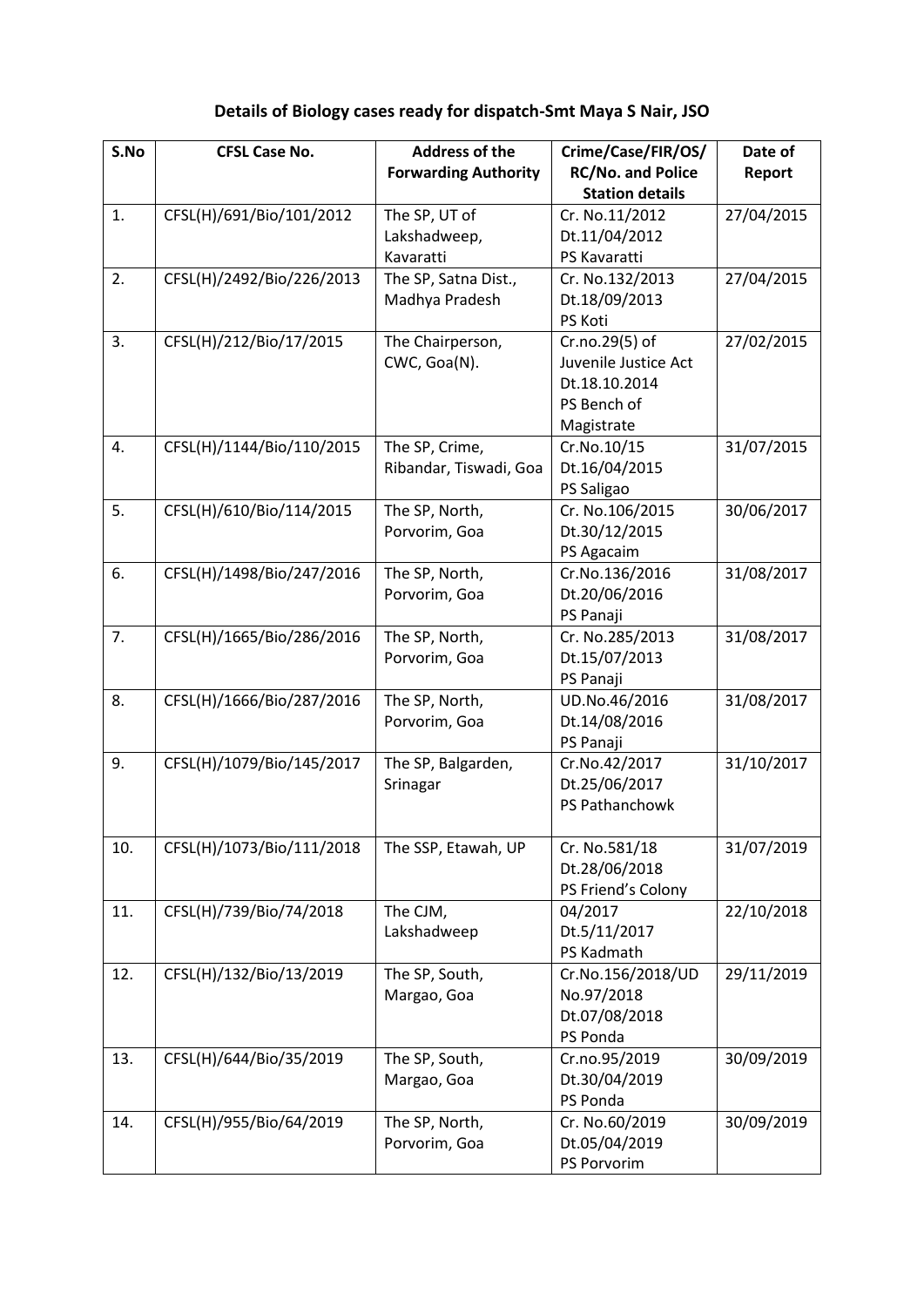# **Details of Biology cases ready for dispatch- Dr Rajiv Giroti, DD**

| S.No | <b>CFSL Case No.</b>      | <b>Address of the</b>       | Crime/Case/FIR/OS/              | Date of    |
|------|---------------------------|-----------------------------|---------------------------------|------------|
|      |                           | <b>Forwarding Authority</b> | <b>RC/No. and Police</b>        | Report     |
|      |                           |                             | <b>Station details</b>          |            |
| 1.   | CFSL(H)/1993/Bio/187/2015 | The SP, South,              | UD.12/2015                      | 13/10/2016 |
|      |                           | Margao, Goa                 | Dt.08/03/2015                   |            |
|      |                           |                             | PS Canacona                     |            |
| 2.   | CFSL(H)/1862/Bio/172/2015 | The JM-III, Puducherry      | Cr.No.184/15                    | 30.10.2015 |
|      |                           |                             | Dt.01.09.2015                   |            |
|      |                           |                             | PS Villiyanur                   |            |
| 3.   | CFSL(H)/1444/Bio/169/2015 | The SP, North,              | Cr. No.97/2015                  | 08/05/2016 |
|      |                           | Porvorim, Goa               | Dt.31/07/2015                   |            |
|      |                           |                             | PS Old Goa                      |            |
| 4.   | CFSL(H)/1410/Bio/161/2015 | The SP, South,              | Cr.No.463/2014                  | 06/05/2016 |
|      |                           | Margao, Goa                 | Dt.04/10/2014                   |            |
|      |                           |                             | PS Margao Town                  |            |
| 5.   | CFSL(H)/2325/Bio/247/2015 | The SP, South,              | Cr.No.107/2015                  | 14/09/2016 |
|      |                           | Margao, Goa                 | Dt.03/10/2015                   |            |
|      |                           |                             | PS Cuncolim                     |            |
| 6.   | CFSL(H)/28/Bio/03/2016    | The SP, South,              | Cr.No.286/15                    | 02/09/16   |
|      |                           | Margao, Goa                 | Dt.04/07/2015                   |            |
|      |                           |                             | PS Margao Town                  |            |
| 7.   | CFSL(H)/28/Bio/8/2016     | The SP, South,              | Cr.No.286/15                    | 02/09/2016 |
|      |                           | Margao, Goa                 | Dt.04/07/2015                   |            |
|      |                           |                             | PS Margao Town                  |            |
| 8.   | CFSL(H)/1153/Bio/201/2016 | The SP, South,              | Cr. No.118/11                   | 13/12/2016 |
|      |                           | Margao, Goa                 | Dt.03/07/2011                   |            |
|      |                           |                             | PS Colva                        |            |
| 9.   | CFSL(H)/1521/Bio/252/2016 | The SP, South,              | Cr. No.8/2016                   | 13/12/2016 |
|      |                           | Margao, Goa                 | Dt.29/01/2016                   |            |
|      |                           |                             | PS Vasco                        |            |
| 10.  | CFSL(H)/376/Bio/30/2017   | The SP, South,              | Cr.No.31/2017                   | 08/08/2018 |
|      |                           | Margao, Goa                 | Dt.22/02/2017                   |            |
|      |                           |                             | PS Maina Curtorim               |            |
| 11.  | CFSL(H)/826/Bio/101/2017  | The SP, South,              | Cr.No.33/2017                   | 07/09/2018 |
|      |                           | Margao, Goa                 | Dt.02/02/2017                   |            |
|      |                           |                             | PS Ponda                        |            |
| 12   | CFSL(H)/930/Bio/122/2017  | The SP, South,              | Cr.No.04/207                    | 13/07/2018 |
|      |                           | Margao, Goa                 | Dt.30/06/2017<br>PS Margao Town |            |
|      |                           |                             |                                 |            |
|      |                           |                             |                                 |            |
| 13.  | CFSL(H)/931/Bio/123/2017  | The SP, South,              | Cr. No.84/2017                  | 07/09/2018 |
|      |                           | Margao, Goa                 | Dt.30/06/2017                   |            |
|      |                           |                             | PS Margao Town                  |            |
|      |                           |                             |                                 |            |
|      |                           |                             |                                 |            |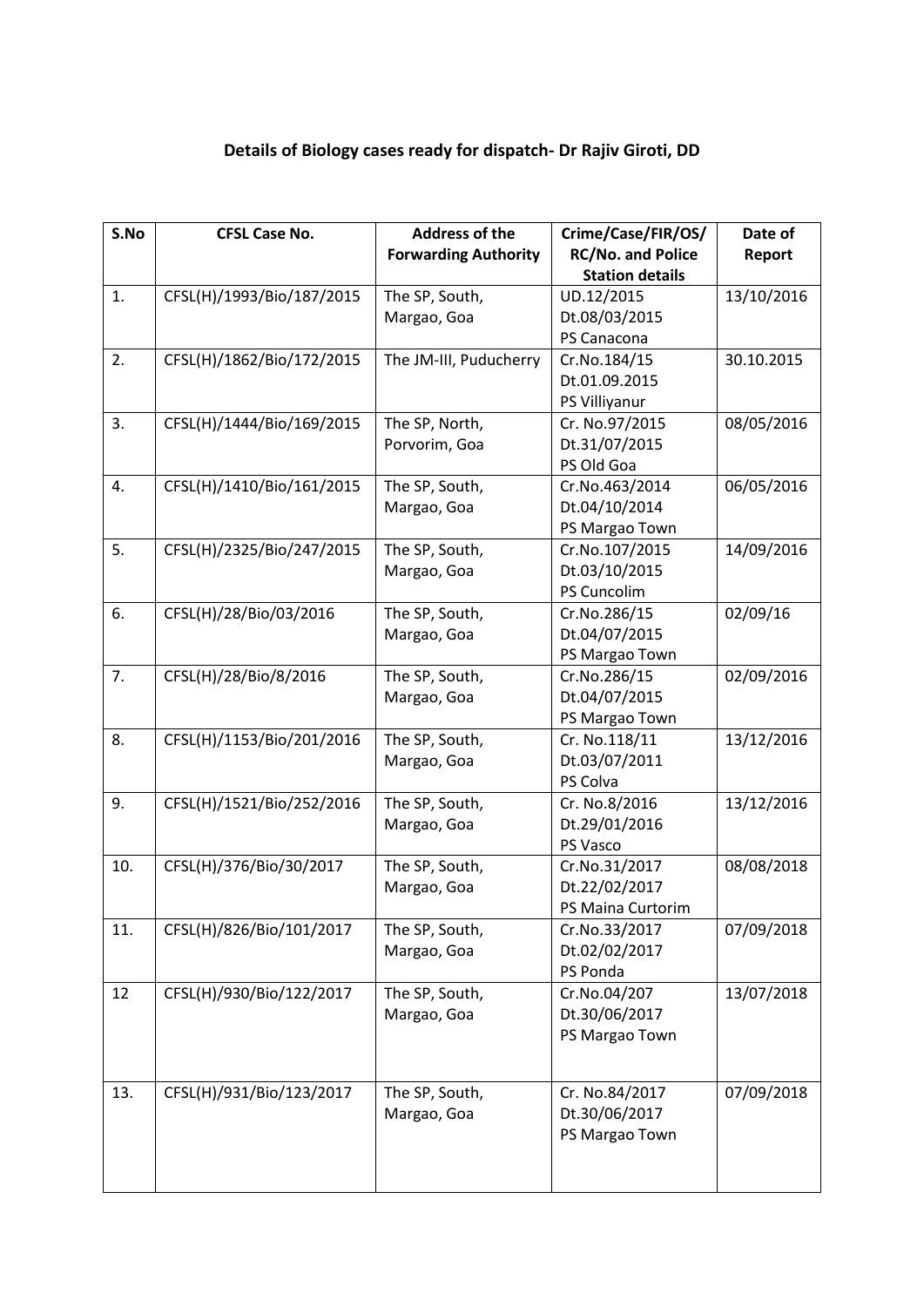| 14. | CFSL(H)/973/Bio/132/2017  | The Executive                    | DD.11            | 07/09/2018 |
|-----|---------------------------|----------------------------------|------------------|------------|
|     |                           | Magistrate 1 <sup>st</sup> Class | Dt.06/05/2017    |            |
|     |                           | Awantipora, J&K                  | PS Awantipora    |            |
| 15. | CFSL(H)/1040/Bio/142/2017 | The SP, North,                   | UD No.41/2017    | 16/08/2019 |
|     |                           | Porvorim, Goa                    | Dt.24/04/2017    |            |
|     |                           |                                  | PS Mapusa        |            |
| 16. | CFSL(H)/1459/Bio/199/2017 | The SP, South,                   | UD No.54/2017    | 26/09/2018 |
|     |                           | Margao, Goa                      | Dt.30.05.2017    |            |
|     |                           |                                  | PS Ponda         |            |
| 17. | CFSL(H)/1461/Bio/201/2017 | The SP, South,                   | UD No.51/20`17   | 26/09/2018 |
|     |                           | Margao, Goa                      | Dt.23/05/2017    |            |
|     |                           |                                  | PS Ponda         |            |
| 18. | CFSL(H)/1466/Bio/206/2017 | The SP, South,                   | Cr.No.471/2017   | 30/07/2018 |
|     |                           | Margao, Goa                      | Dt.26/12/2014    |            |
|     |                           |                                  | PS Ponda         |            |
| 19. | CFSL(H)/1470/Bio/207/2017 | The SP, South,                   | Ct.No.20/2017    | 26/09/2018 |
|     |                           | Margao, Goa                      | Dt.31/05/2017    |            |
|     |                           |                                  | PS Ponda         |            |
| 20. | CFSL(H)/1752/Bio/237/2017 | The SP, Crime,                   | Cr. No.07/2017   | 26/09/2018 |
|     |                           | Ribandar, Tiswadi                | Dt.05.06.2017    |            |
|     |                           | Goa                              | Women PS, Panaji |            |
| 21. | CFSL(H)/1061/Bio/108/2018 | The SP, South,                   | Cr. No.65/207    | 09/01/2019 |
|     |                           | Margao, Goa                      | Dt.12/05/2017    |            |
|     |                           |                                  | PS Vasco         |            |
| 22. | CFSL(H)/50/Bio/08/2018    | The Civil Assistant              | MC.12/2015       | 06/06/2018 |
|     |                           | Surgeon                          |                  |            |
|     |                           | <b>District Hospital</b>         |                  |            |
|     |                           | Nandyal                          |                  |            |
| 23. | CFSL(H)/786/Bio/83/2018   | The SP, South,                   | Cr. No.31/2017   | 21/12/2018 |
|     |                           | Margao, Goa                      | Dt.25/02/2017    |            |
|     |                           |                                  | PS Colva         |            |
| 24. | CFSL(H)/786/Bio/47/2019   | The CJM, Purulia,                | Cr.No.17/19      | 10/01/2020 |
|     |                           | Sadar Court, WB                  | Dt.06/02/2019    |            |
|     |                           |                                  | Purulia Muffasil |            |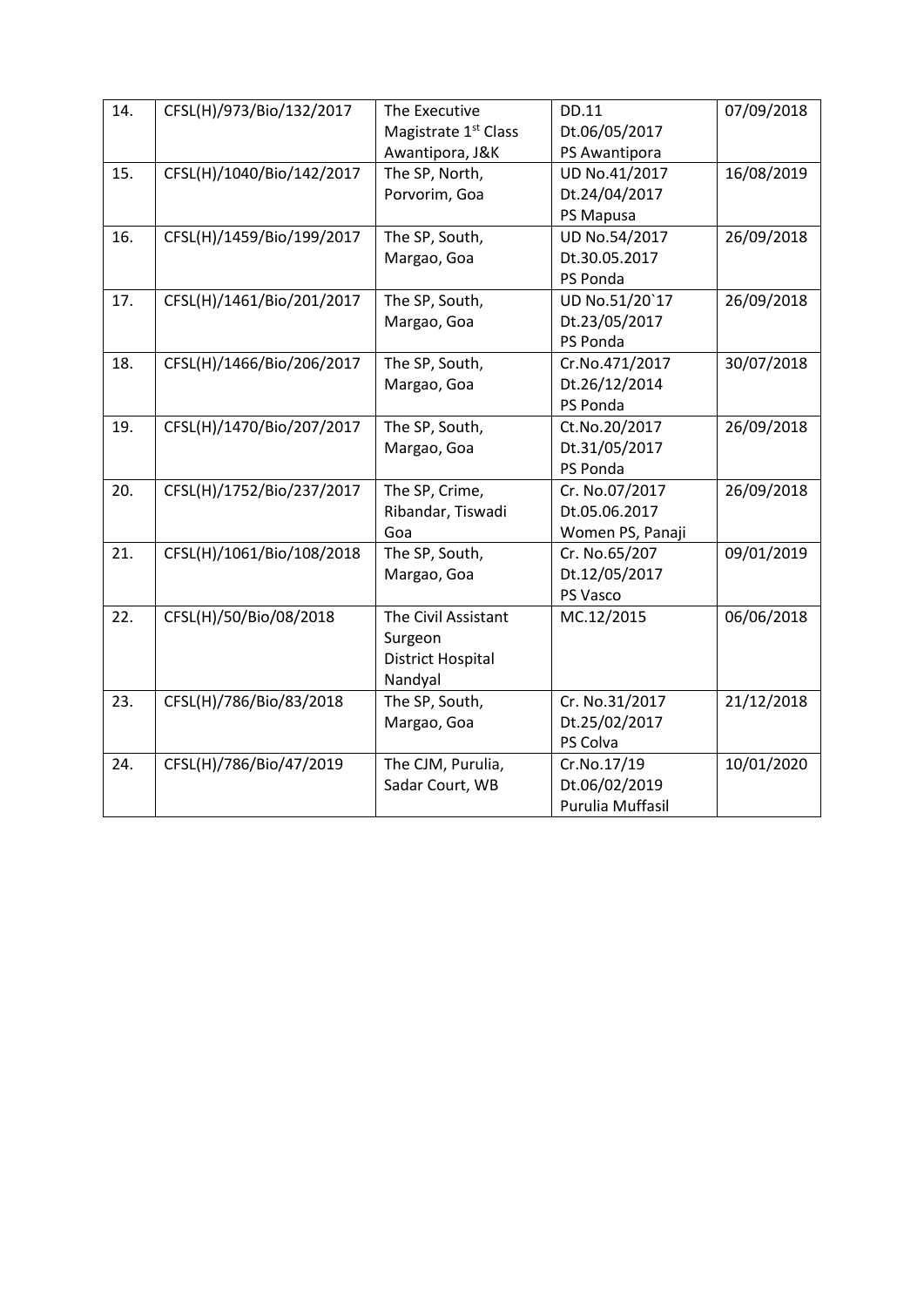The information sought regarding the details of cases which are ready for dispatch in respect of the Document Division is given below:

| S1<br>no         | <b>CFSL Case Number</b>               | Forwarding Authority<br>Address                                  | Crime/Case/FIR/OS/R<br>$C/No.$ and<br><b>Police Station Details</b> | Date of Report |
|------------------|---------------------------------------|------------------------------------------------------------------|---------------------------------------------------------------------|----------------|
| $\mathbf{1}$     | CFSL(H)/174/DOC/73/20/AH-<br>05/2020  | Sub divisional Judicial<br>Magistrate<br>Nabarangapur, Odisha    | Case No. 233, GR<br>736/19<br>Nabarangapur P S                      | 29/06/2020     |
| $\overline{2}$   | CFSL(H)/1268/DOC/394/AH-<br>46/2015   | SP<br>Jabalpur                                                   | Cr.No. 302/14<br>Omti P S                                           | 30/09/2016     |
| 3                | CFSL(H)/828/DOC/214/BH-56/2015        | Asstt. General Manager<br><b>State Bank of Mysore</b><br>Bellari | Nil                                                                 | 25/01/2018     |
| $\overline{4}$   | CFSL(H)/902/DOC/567/19/CH-<br>159/19  | Principal Director of<br><b>Income Tax</b><br>Jaipur             | Nil                                                                 | 03/08/2020     |
| 5                | CFSLH)/1514/DOC/888/19/CH-<br>220/19  | <b>Sub Divisional Police</b><br>Officer<br>Daman                 | Cr. No. 128/2019<br>Nani Daman P S                                  | 24/08/2020     |
| 6                | CFSL(H)/388/DOC/251/18/CH-<br>119/18  | $-do-$                                                           | Magistrate case No.<br>03/2013<br>Nani Daman P S                    | 21/09/2020     |
| $\boldsymbol{7}$ | CFSL(H)/1494/DOC/764/CH-<br>211/2017  | Addl. DCP<br>Delhi Police                                        | FIR No. 128/2019<br>Punjabi Bagh                                    | 21/10/2020     |
| 8                | CFSL(H)/95/DOC/37/20/AH-03/20         | <b>SP</b><br>Chikkamagaluru<br>Karnataka                         | CR. No. 189/2019<br>Chikkamagaluru<br>Town PS                       | 01/02/2021     |
| 9                | CFSL(H)/1513/DOC/887/19/CH-<br>109/17 | <b>SHO</b><br>Coastal Police, Moti<br>Daman, Daman               | Cr. No. 10/16<br><b>Coastal PS</b>                                  | 03/02/2021     |
| 10               | CFSL(H)/455/DOC/278/21/AH-<br>03/21   | CJM<br>Ernakulam, Kerala                                         | Cr. No. 3211/17<br>Central P S kochi                                | 01/03/2021     |
| 11               | CFSL(H)/859/DOC/530/21/AH-<br>08/21   | Dy.SP<br>Karwar Sub division<br>Karnataka                        | Cr. No. 177/19<br>Ankola P S                                        | 27/04/2021     |
| 12               | CFSL(H)/682/DOC/426/21/AH-<br>05/21   | <b>ACP</b><br>Cyberabad                                          | Cr.No. 124/18<br>Nandigama P S                                      | 22/04/21       |
| 13               | CFSL(H)/475/DOC/308/18/AH-<br>56/18   | Chief State Examiner of<br>Documents<br>CID, Maharashtra         | Cr. No. 358/15<br>Yerwada P S                                       | 29/01/2021     |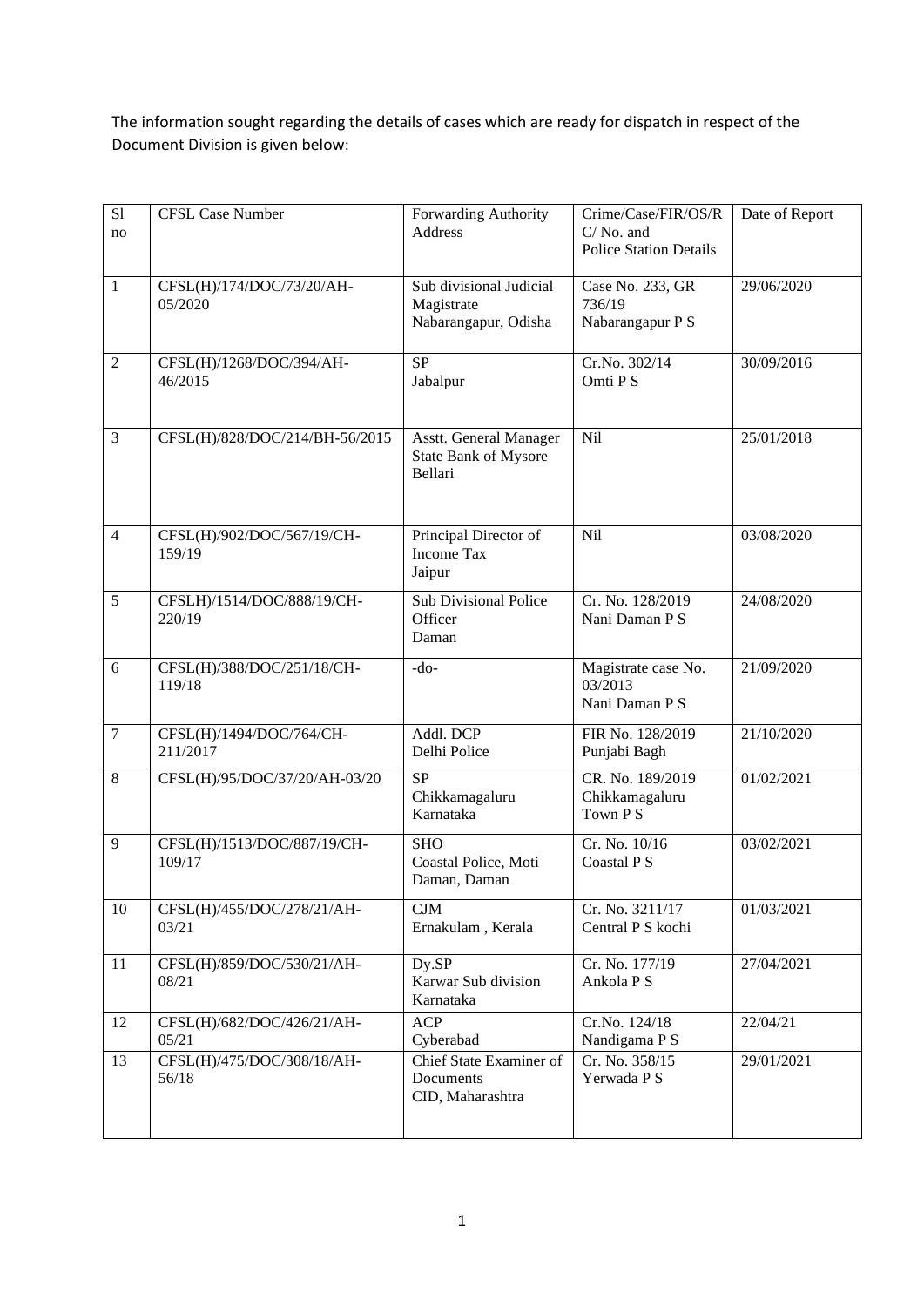| 14 | CFSL(H)/474/DOC/307/18/AH-<br>55/2018  | -do-                                                 | Cr. No. 195/15<br>Ganganagar P S | 28/12/2020  |
|----|----------------------------------------|------------------------------------------------------|----------------------------------|-------------|
| 15 | CFSL(H)/471/DOC/304/18/AH-<br>52/18    | $-do-$                                               | Cr.No.285/14<br>Parner P S       | 20/10/2020  |
| 16 | CFSL(H)/477/DOC/310/18/AH-<br>58/18    | $-do-$                                               | Cr. No. 234/15<br>Kamothe P S    | 08/10/2020  |
| 17 | CFSL(H)/1293/DOC/554/CH-<br>129/2016   | $\overline{\text{SP}}$<br>CBI, ACB, BLR              | RC04(A)/2015                     | 29/03/21    |
| 18 | CFSL(H)/DOC/58/CH-21/20                | -do-                                                 | RC 11(A)/18                      | 18/03/2021  |
| 19 | CFSL(H)/291/DOC/174/CH-08/19           | $-do-$                                               | RC 01(A)/18                      | 29/04/2021  |
| 20 | CFSL(H)/588/DOC/363/21/CH-<br>319/2021 | SP & HOB<br>CBI, ACB, VIsakhapatan<br>am             | RC 07(E)/17<br>CBI/EOW/VSP       | 25/03/21    |
| 21 | CFSL(H)/778/DOC/289/20/CH-<br>61/20    | $-do-$                                               | RC 03(A)/18                      | 03/05/2021  |
| 22 | CFSL(H)/1464/DOC/859/19/CH-<br>215/19  | Spcl Judge for CBI<br>Cases<br>Eranakulam            | RC 11(A)/17<br>CBI/ACB/Cochin    | 06/08/2020  |
| 23 | CFSL(H)/762/DOC/490/19/CH-<br>143/19   | HOB<br>CBI, EOW, Mumbai                              | RC 15/E/17<br><b>EOW</b> Mumbai  | 231/01/2020 |
| 24 | CFSL(H)/466/DOC/296/19/CH-<br>48/2019  | XI Addl spl Judge for<br><b>CBI</b> Cases<br>Chennai | CC No 4/17 in RC<br>45(A)/15     | 29/05/2019  |
| 25 | CFSL(H)/696/DOC/264/AH-14/20           | <b>SP</b><br>Margao, Goa                             | Cr.No. 100/19<br>Fatorda P S     | 10/11/2020  |
| 26 | CFSL(H)/769/DOC/494/AH-24/2019         | $-do-$                                               | Cr. No. 21/18<br>Maina Curtoim   | 19/11/2020  |
| 27 | CFSL(H)/695/DOC/263/20/AH-<br>30/19    | $-do-$                                               | Cr.No. 70/18<br>Maina Curotim    | 21/01/21    |
| 28 | CFSL(H)/1198/DOC/679/AH-93/18          | $-do-$                                               | Cr.No. 243/17<br>Margao Town     | 04/10/2018  |
| 29 | CFSL(H)/1398/DOC/793/AH-<br>105/2018   | $-do-$                                               | Cr.No. 25/2017<br>Margao Town    | 31/01/2020  |
| 30 | CFSL(H)/701/DOC/466/AH-20/19           | $-do-$                                               | Cr.No. 112/16<br>Margao Town     | 14/08/2020  |
| 31 | CFSL(H)/1161/DOC/660/AH-72/17          | $-do-$                                               | Cr. No. 73/14<br>Maina Curotim   | 21/11/2019  |
| 32 | CFSL(H)/941/DOC/555/18/AH-<br>84/18    | $-do-$                                               | Cr.No. 390/14<br>Margao Town     | 20/11/2018  |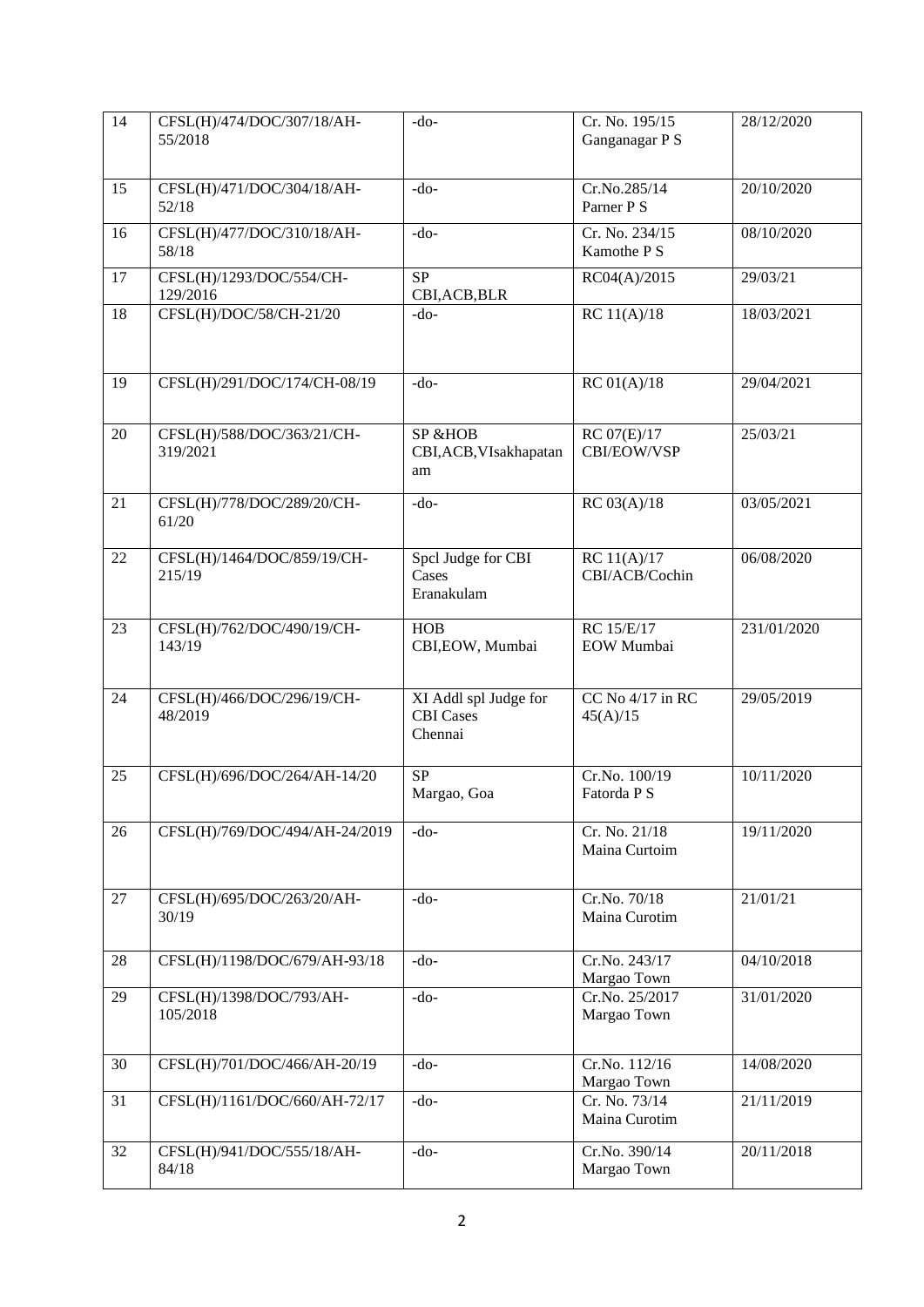| $\overline{33}$ | CFSL(H)/918/DOC/530/AH-81/18              | $-do-$                                              | Cr.No. 127/15<br>Ponda P S              | 06/09/2019 |
|-----------------|-------------------------------------------|-----------------------------------------------------|-----------------------------------------|------------|
| 34              | CFSL(H)/906/DOC/570/19/AH-<br>06/19       | $-do-$                                              | Cr.No. 88/18<br>Fatroda P S             | 16/01/2020 |
| 35              | CFSL(H)/1358/DOC/773/18/AH-<br>103/18     | $-do-$                                              | Cr.No.107/16<br>Colva P S               | 07/10/2020 |
| 36              | CFSL(H)/309//DOC/124/AH-<br>07/2020       | $-do-$                                              | Cr.No.04/2019<br>Margao Town            | 13/10/2020 |
| 37              | CFSL(H)/919/DOC/ 540/18/AH-<br>82/18      | $-do-$                                              | Cr.No. 216/2013<br>Ponda P S            | 29/10/2020 |
| 38              | CFSL(H)/624/DOC/243/AH-11/20              | <b>SP</b><br>Porvorim, Goa                          | Cr.No. 111/20<br>Porvorim               | 07/12/2020 |
| 39              | CFSL(H)/680/DOC/256/20/AH-<br>13/20       | $-do-$                                              | <b>UD</b> No 6/20<br>Anjuna P S         | 25/01/2021 |
| 40              | CFSL(H)/535/DOC/330/21/AH-<br>04/21       | $-do-$                                              | Cr. No. 109/19<br>Panaji                | 19/03/2021 |
| 41              | CFSL(H)/623/DOC/242/AH-10/2020            | $-do-$                                              | Cr. No. 86/19<br>Porvorim               | 30/03/2021 |
| 42              | CFSL(H)/887/558/AH-27/19                  | $-do-$                                              | Cr. No. 74/18<br>Pernem P S             | 05/10/2020 |
| 43              | CFSL(H)/1669/DOC/956/AH-39/19             | $-do-$                                              | Cr.No. 120/18<br>Porvorim P S           | 12/19/2020 |
| 44              | CFSL(H)/1253/DOC/631/2017/CH-<br>88/2013  | The Judicial Magistrate<br>$\mathbf{I}$<br>Karaikal | Cr.No.13/2013<br>Neravy PS              | 22/12/2020 |
| 45              | CFSL(H)/1297/DOC/555/2016/CH-<br>130/2016 | The Judicial Magistrate<br>Ш<br>Puducherry          | Cr.No.71/2015<br>Villianur PS           | 11/12/2019 |
| 46.             | CFSL(H)/165/DOC/66/CH-24/2020             | The Judicial Magistrate<br>$\rm III$<br>Puducherry  | Cr.No.149/2019<br>Mudaliarpet PS        | 31/01/2020 |
| 47.             | CFSL(H)/264/DOC/105/CH-35/2020            | The Judicial Magistrate<br>I<br>Puducherry          | Cr.No.43/2019<br>Lawspet PS             | 18/06/2020 |
| 48.             | CFSL(H)/1486/DOC/844/CH-<br>249/2018      | The Judicial Magistrate<br>Puducherry               | Cr.No.72/2015<br>Yanam PS               | 29/05/2019 |
| 49.             | CFSL(H)/1237/DOC/377/CH-<br>87/2015       | The Judicial Magistrate<br>$\rm III$<br>Puducherry  | Cr.No.125/2015<br>Ariyankuppam PS       | 31/12/2019 |
| 50              | CFSL(H)/858/DOC/306/CH-<br>146/2020       | CJM<br>Puducherry                                   | Cr.No.13/2019<br><b>Grand Bazar PS</b>  | 08/01/2021 |
| 51.             | CFSL(H)/857/DOC/305/CH-<br>145/2020       | CJM<br>Puducherry                                   | Cr.No.263/2020<br><b>Grand Bazar PS</b> | 19/01/2021 |